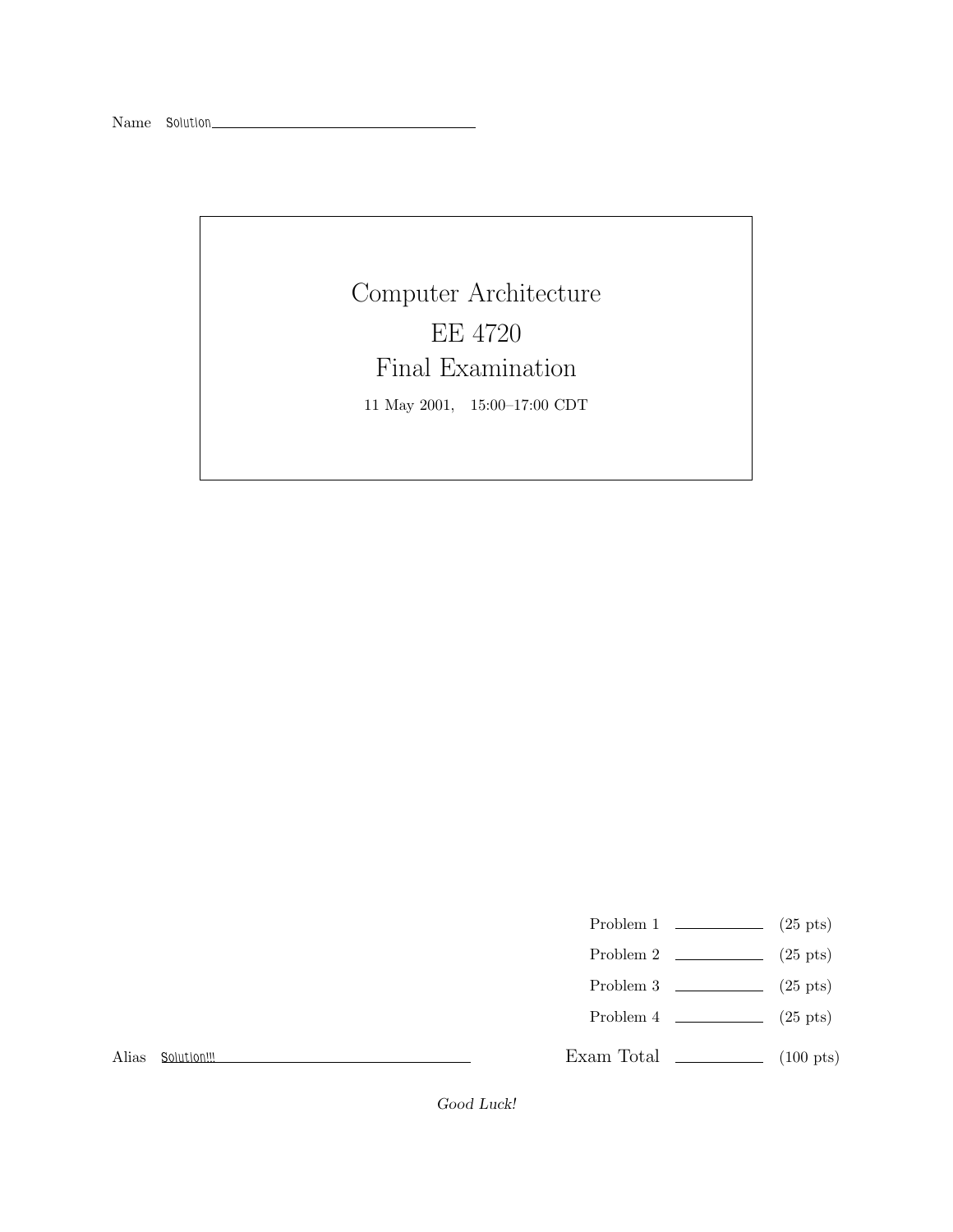Problem 1: The *reference count* of a value stored in a register is the number of times the value is referenced (read) by instructions before being overwritten. In the example below the reference count of the value written by the add is zero because it is overwritten before being read. The reference count of the value written by the lw is two.

|  | add r1, r2, r3 ! A first value for r1 is defined (written).                                        |
|--|----------------------------------------------------------------------------------------------------|
|  | $\mathbf{u}$ r1, $0(\mathbf{r}4)$ ! A second value for r1 is written, the first one is never used. |
|  | sub r5, r5, r1  ! The second value is referenced (read).                                           |
|  | xor r6, r1, r7 ! The second one is referenced again.                                               |
|  | or r1, r0, r0 ! A third value for r1 is defined.                                                   |

Three new instructions are to be added to DLX to obtain reference count information. The instructions refer to two registers,  $rc.z$  and  $rc.nz$ . Register  $rc.z$  holds the number of values written to r1 with a zero reference count and rc.nz holds the number of values written to r1 with a non-zero reference count. The counts are updated on either the first reference or when a new value is defined, whichever is earlier.

Instruction rc.reset sets both of these registers to zero. Instruction movstoi RD, rc.z moves the contents of rc.z to a general-purpose register (shown as RD), movstoi RD, rc.nz moves the contents of rc.nz to a general-purpose register.

The instructions are used in the code below.

```
rc.reset \qquad \qquad \qquad \qquad \qquad \qquad \qquad \qquad \qquad \qquad \qquad \qquad \qquad \qquad \qquad \qquad \qquad \qquad \qquad \qquad \qquad \qquad \qquad \qquad \qquad \qquad \qquad \qquad \qquad \qquad \qquad \qquad \qquad \qquad \qquad \qquadadd r1, r2, r3
lw r1, 0(r4) ! rc. z -> 1
sub r5, r5, r1 ! rc.nz -> 1
xor r6, r1, r7
and r1, r0, r0
or r1, r0, r0 ! rc.z -> 2
slli r1, r1, #1 ! rc.nz -> 2
movstoi r8, rc.z ! r8 -> 2
movstoi r9, rc.nz ! r9 \rightarrow 2add r10, r8, r9 | Total number of writes to r1.
```
The new instructions should work for r1 and no other register. (25 pts)

(*a*) For each new instruction below cross out the instruction type that could not reasonably be used to code it. Circle the type that would best be used to code it.

 $\vec{\triangledown}$  rc.reset Possible types: Type R, Type I, Type J.

 $\sqrt{\ }$  movstoi RD,rc.z Possible types: Type R , Type I, XXXXX

(*b*) As the alert test taker has noticed, there is already a movstoi instruction, used to move a special-purpose register (such as the processor status word, not covered much in class) to a general-purpose register.

 $\overline{\bigvee}$  The new movstoi RD,rc.z instruction can be coded as a new instruction (with its own opcode) or as a new use of movstoi. That would depend on how the existing movstoi is defined. Explain that. *Hint: Suppose there was only one special register in DLX.*

*If the* rs1 *field in* movstoi *in the existing instruction is always set to some specified value, say 1, then the existing instruction can be used by indicating that* rs1 *specifies which special register to move. A might 1 indicate the special purpose register, a 2 might indicate the new* rc.z *register, and a 3 might indicate the new* rc.nz *register.*

*Problem continued on next page.*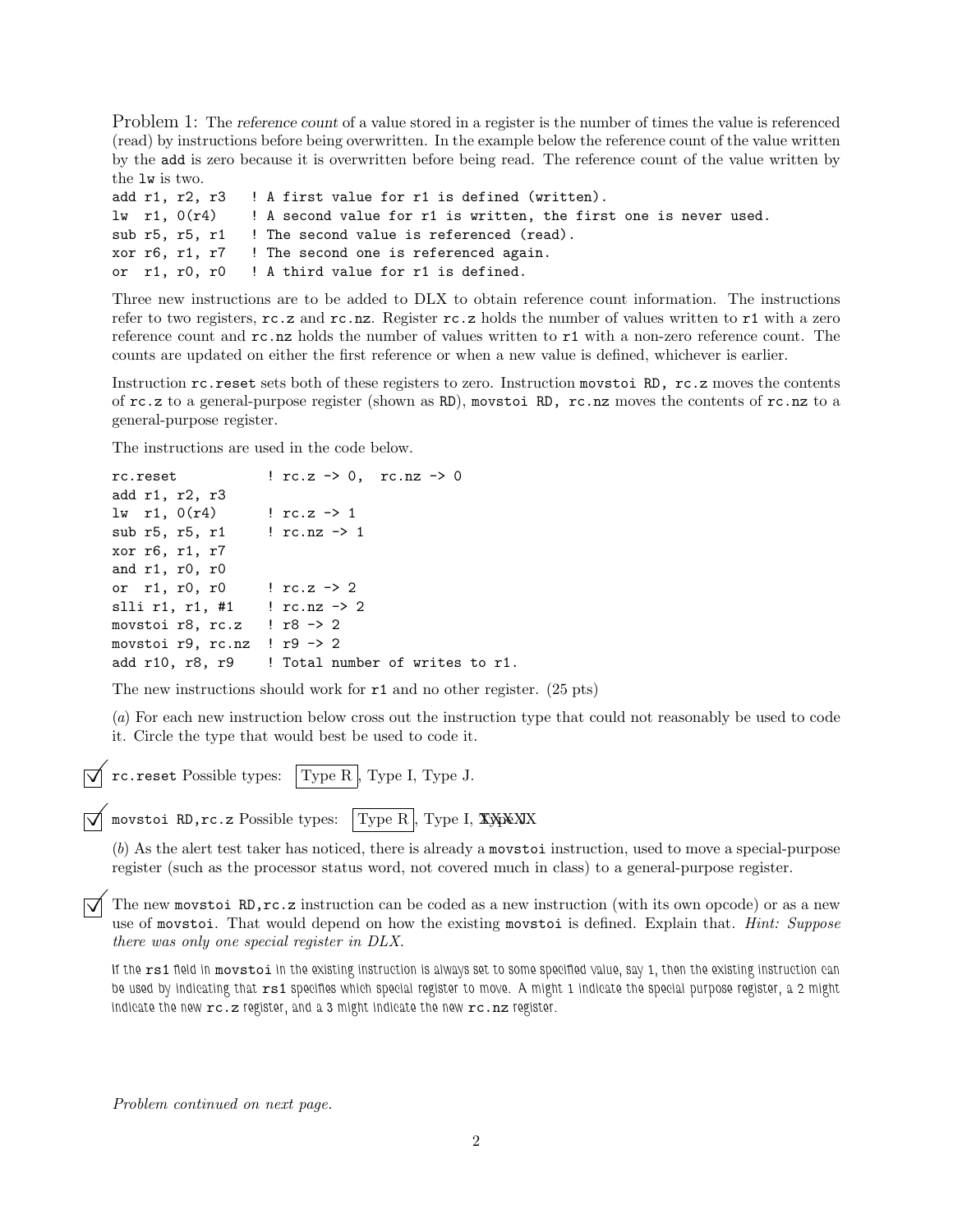(*c*) Modify the pipeline below to implement the new instructions. The code on the previous page should execute properly.

Assume that all Type-R instructions have two source operands and all Type-I instructions have one source operand. Use is Type R and is Type I to recognize these instruction types.

Assume that Decode RD in the diagram can recognize the new instructions

 $\triangledown$  The counts should not include squashed instructions.

 $\overline{\bigtriangledown}$  Show control logic for all multiplexor and registers that you add. Use symbols like  $\overline{=}r$ c.reset to recognize instructions, **show the inputs to these boxes**.

 $\overrightarrow{\mathsf{Q}}$  Don't forget the modifications for movstoi RD, rc.z and movstoi RD, rc.nz.

*Changes shown in the diagram below in blue. The "ref'd" box is a D flip flop that indicates whether* r1 *has been references. Input "EN" is an enable and "D" is the data input.*

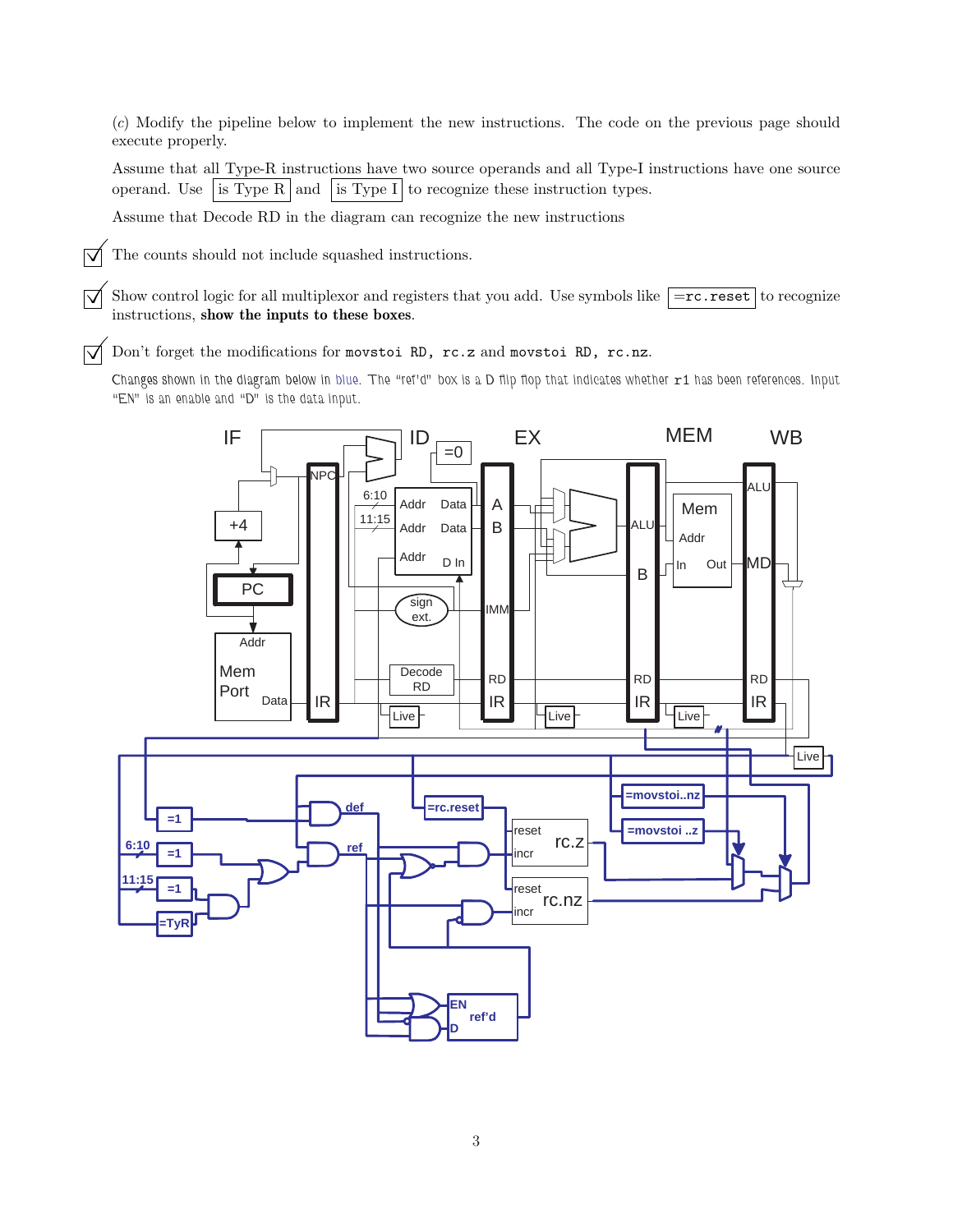Problem 2:

(*a*) The code below executes on a dynamically scheduled single-issue (not superscalar) machine using Method 1, register names are reorder buffer entry numbers. The multiply unit is six stages and is fully pipelined (latency 5, initiation interval 1). The add unit has a latency of 3 and an initiation interval of 2. The CDB can handle an unlimited number of writebacks per cycle. Floating point exceptions are **not** precise. (15 pts)

 $\overrightarrow{\bigtriangledown}$  Show a pipeline execution diagram.

Show where instructions commit.<br>Show changes to the reorder buffer, register map and register file at each cycle. Register  $f0$  initially contains  $\overline{\bigvee}$  Show changes to the reorder buffer, register map and register file at each cycle. Register **f0** initially contains zero, **f2** initially contains 20.0; **f4**, 40.0; etc. Use line numbers for reorder buffer entry

L1:multd f0, f2, f4 L2:addd f0, f0, f6

L3:addd f2, f2, f8

L4:addd f10, f12, f14

| ! Solution  |                                             |       |  |    |    |  |                |  |      |  |                                                                            |                                     |      |
|-------------|---------------------------------------------|-------|--|----|----|--|----------------|--|------|--|----------------------------------------------------------------------------|-------------------------------------|------|
|             | multd f0, f2, f4 IF ID M1 M2 M3 M4 M5 M6 WC |       |  |    |    |  |                |  |      |  |                                                                            |                                     |      |
|             | addd f0, f0, f6 IF ID RS                    |       |  |    |    |  |                |  |      |  | A1 A1 A2 A2 WC                                                             |                                     |      |
|             | addd f2, f2, f8 IF ID A1 A1 A2 A2 WB        |       |  |    |    |  |                |  |      |  |                                                                            | C                                   |      |
|             | addd f10, f12, f14 IF ID RS A1 A1 A2 A2 WB  |       |  |    |    |  |                |  |      |  |                                                                            |                                     | С    |
|             |                                             |       |  |    |    |  |                |  |      |  |                                                                            |                                     |      |
| ID Map      |                                             |       |  |    |    |  |                |  |      |  |                                                                            |                                     |      |
| f0          | $\Omega$                                    | L1 L2 |  |    |    |  |                |  |      |  |                                                                            | 860                                 |      |
| $f2 \t20.0$ |                                             |       |  | L3 |    |  |                |  | 100. |  |                                                                            |                                     |      |
| f 10        | 40.0                                        |       |  |    | L4 |  |                |  |      |  | 260                                                                        |                                     |      |
|             |                                             |       |  |    |    |  |                |  |      |  |                                                                            |                                     |      |
| Commit File |                                             |       |  |    |    |  |                |  |      |  |                                                                            |                                     |      |
| $f_{0}$     | $\Omega$                                    |       |  |    |    |  |                |  | 100. |  |                                                                            | 860                                 |      |
| $f2 \t20.0$ |                                             |       |  |    |    |  |                |  |      |  |                                                                            | 100.                                |      |
| f10         | 40.0                                        |       |  |    |    |  |                |  |      |  |                                                                            |                                     | 260. |
|             |                                             |       |  |    |    |  |                |  |      |  |                                                                            |                                     |      |
| <b>ROB</b>  |                                             |       |  |    |    |  | L4 L4 L4 L4 L4 |  |      |  |                                                                            |                                     |      |
|             |                                             |       |  |    |    |  |                |  |      |  | L3 L3 L3 L3 L3 L3 L4 L4 L4 L4                                              |                                     |      |
|             |                                             |       |  |    |    |  |                |  |      |  |                                                                            | L2 L2 L2 L2 L2 L2 L2 L3 L3 L3 L3 L4 |      |
| ROB Head    |                                             |       |  |    |    |  |                |  |      |  | L1    L1    L1    L1    L1    L1    L1    L2    L2    L2    L2    L3    L4 |                                     |      |

 $\overrightarrow{\mathbf{q}}$  The pipeline execution diagram above is the same whether or not exceptions are precise. Why?

*Because when a ROB is used for exception recovery there is no need to delay the write back or otherwise change the way long-latency instructions execute.*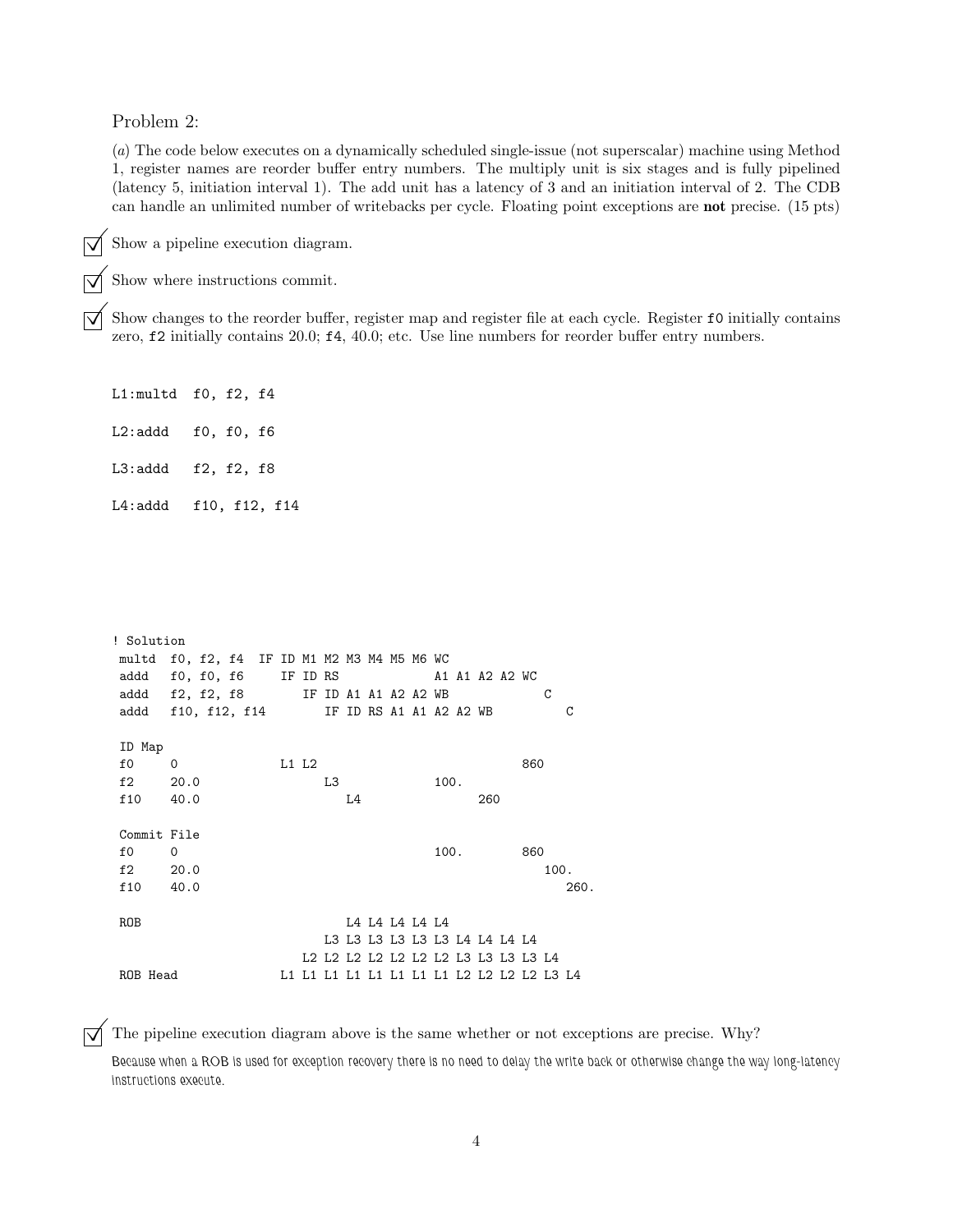(*b*) The code below executes on a two-way superscalar statically scheduled DLX implementation with perfect branch and jump target prediction. (10 pts)

 $\overline{\vee}$  Show a pipeline execution diagram for the worst-case execution of the code below for two iterations. (The worst case is achieved by proper choice of the labels, LOOP and THERE.)

 $\sqrt{\phantom{a}}$  Explain why it's worst case.

*For* LOOP = 0x1004*, the* subi *is the second instruction in an aligned group, so after the first iteration the* addi *and* bnez *will be fetched uselessly. Similar reasoning for* THERE = 0x2004*.*

 $\overrightarrow{\mathsf{Q}}$  What is the CPI of the for a large number of iterations?

*Solution not yet available.*

```
! Solution not yet available.
addi r1, r0, #2000
LOOP:
subi r1, r1, #1
j THERE
HERE:
bnez r1, LOOP
THERE:
add r2, r2, r3
j HERE
```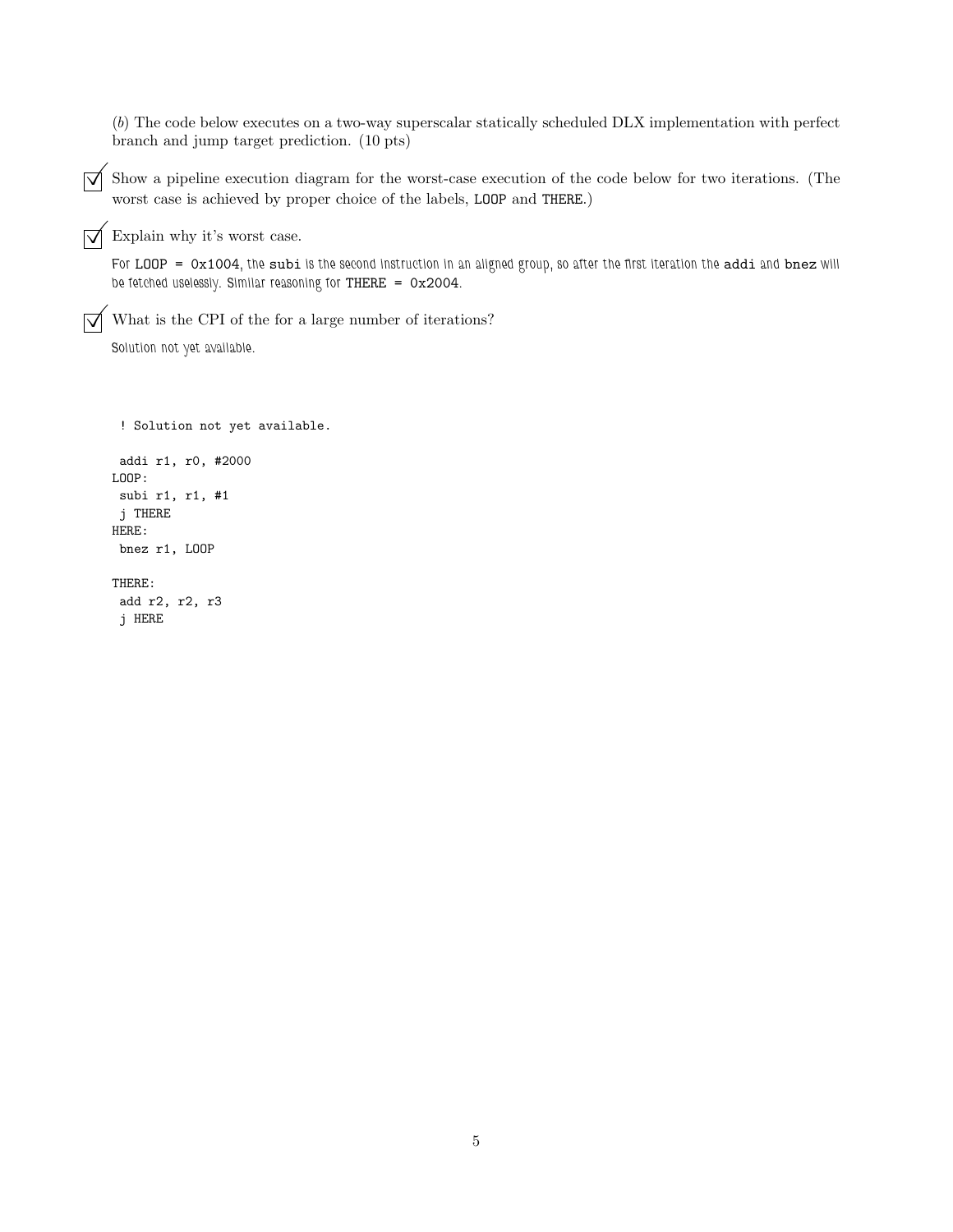Problem 3: The cache for a system implementing an ISA with 10-bit characters is described by the following incomplete schematic diagram and address bit categorization.

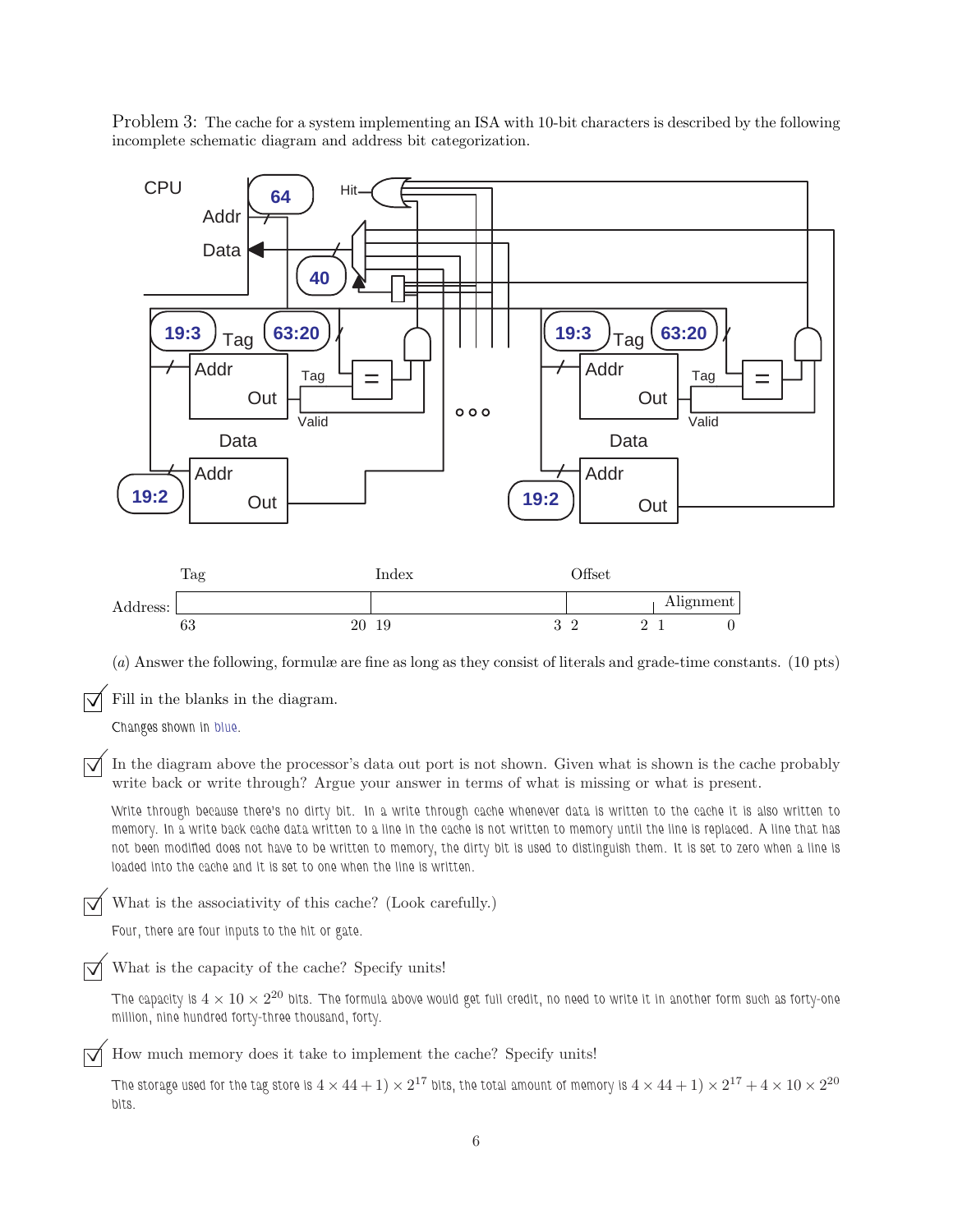Problem 3, continued: Continue to use the cache from the previous part.

(*b*) When the program below starts execution no data is cached. Consider only memory accesses needed for the array access. The address bits are repeated for convenience. (15 pts)



*The hit ratio is maximized when the entire array fits on one line. It fits on one line if the tag and index parts of every address are the same. Loop variable* j *"modifies" bits 4:0 of the address. (The address is* a + ISTRIDE \* i + j*, where* a *is the address of the first element of the array* a*.) Loop variable* i *modifies bits 17:10. The other bits of the address are the same for every array element. Neither* i *nor* j *modify tag bits, and so the entire array can be cached. The highest bit number modified is bit 17, and so bits 19:18 of the index are the same for every element. If the line size were increased to* 2<sup>18</sup> *characters without changing the cache size the index bits would be 19:18, and so the entire array would fit on one line.*

©What is the smallest *reasonable* line size that would maximize the hit ratio?

2<sup>5</sup> *characters.*

*Increasing it to* 2<sup>6</sup> *would not improve hit ratios; improvements do not occur until it's increased to* 2<sup>11</sup> *which is moving in to unreasonable territory.*

What is the smallest power-of-two value of ISTRIDE for which a two-way set-associative cache is necessary to avoid conflict misses?

## ISTRIDE  $= 2^{13}$ .

*A two-way set-associative cache is necessary when two elements have the same index but different tags. That will happen when exactly one of the bits affected by i is part of the tag. For that to happen, ISTRIDE*  $= 2^{13}$ . With that value of ISTRIDE 256 *values of* i *yields two different tag values and 128 different indices (ignoring* j*). The elements for* i*=0 have a tag of zero and those for* i*=128 have a tag of 1. For* j*=0 both have an index of 0. As long as it's a power of two* ISTRIDE *shifts* i *to the left.*

If ISTRIDE were larger than the answer to the previous question but not a power of two, would there be lots of conflict misses? Explain.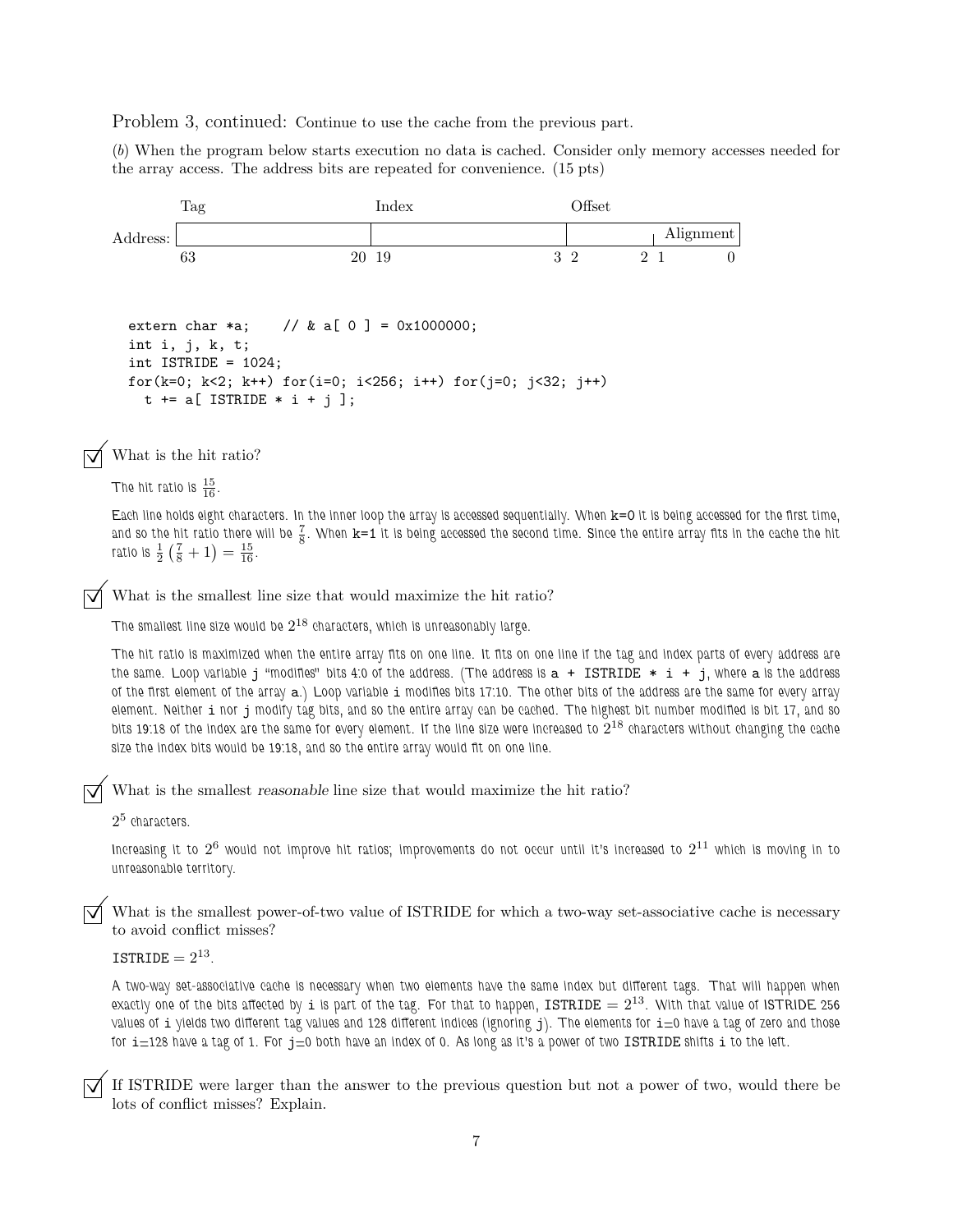*There would be few conflict misses because potentially all parts of the address would be affected by* i*, so for 256 different values of* i *there would be 256 distinct index values.*

*For example, suppose ISTRIDE* =  $2^{13} + 2^2$ . Now i affects bits 20:13 and bits 9:2. There will be a distinct index or offset for each *value of* i*.*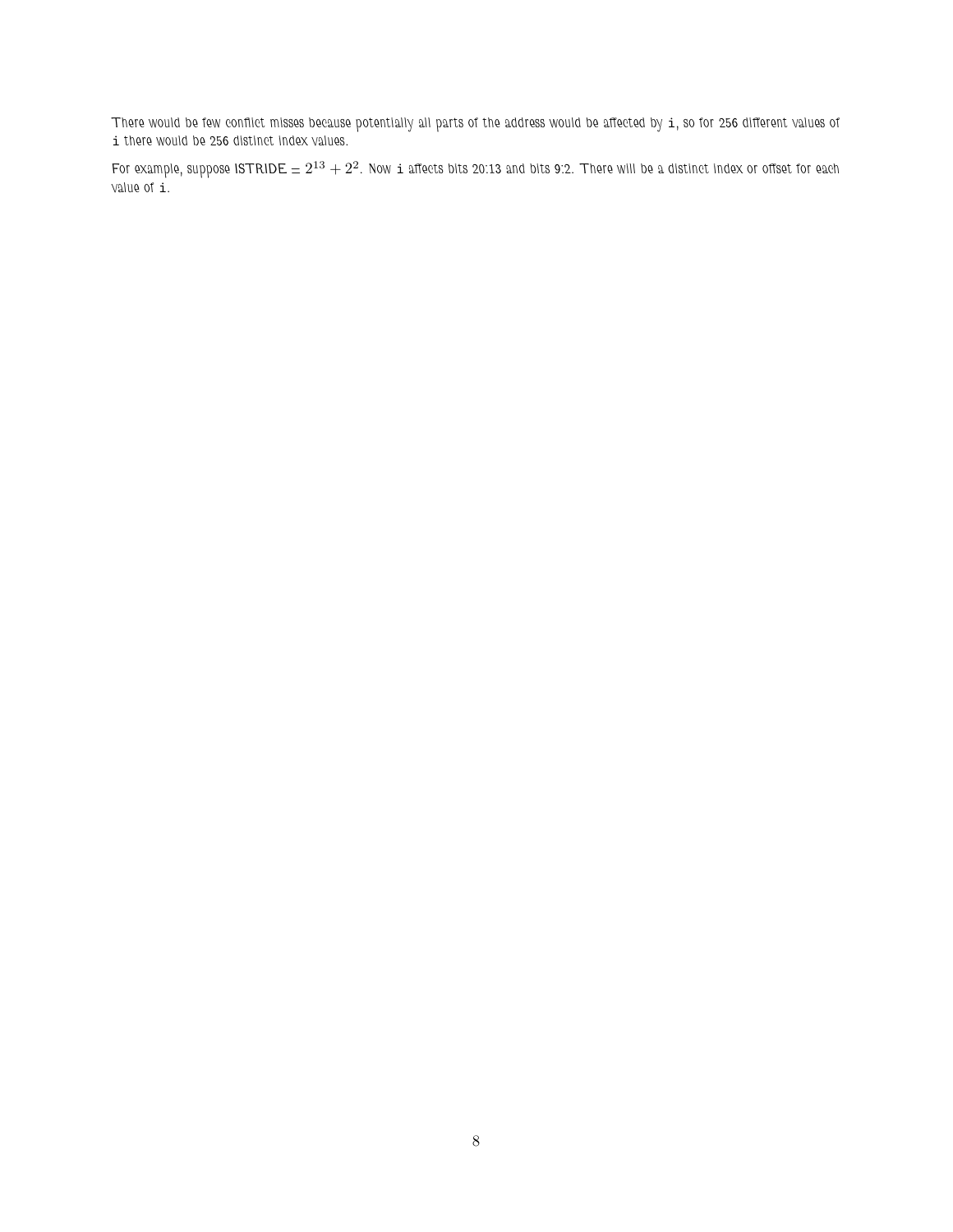Problem 4: Answer each question below.

(*a*) One-level predictors are usually outperformed by two-level predictors. (5 pts)

 $\overline{\bigvee}$  Write a code fragment containing a branch that would be predicted well by a two-level predictor such as gshare but poorly by a one-level predictor.

```
! Solution
lw r1, 0(r2) ! r1 hard to predict
bnez r1, SKIP ! Not predicted well by any predictor.
SKIP:
beqz r1, SKIP2 ! Since it's correlated with the last branch
                ! a two-level predictor that uses global history will do well.
```
(*b*) Virtual memory allows two processes on the same processor to use the same address as though they were on different systems, that is, one process never loads what the other stores. (5 pts)

 $\overline{\bigvee}$  Why doesn't one process loading from, say, address 0x1000 get data previously stored by another process at address 0x1000?

*Because the real page numbers in their addresses are different, and so different locations are being accessed.*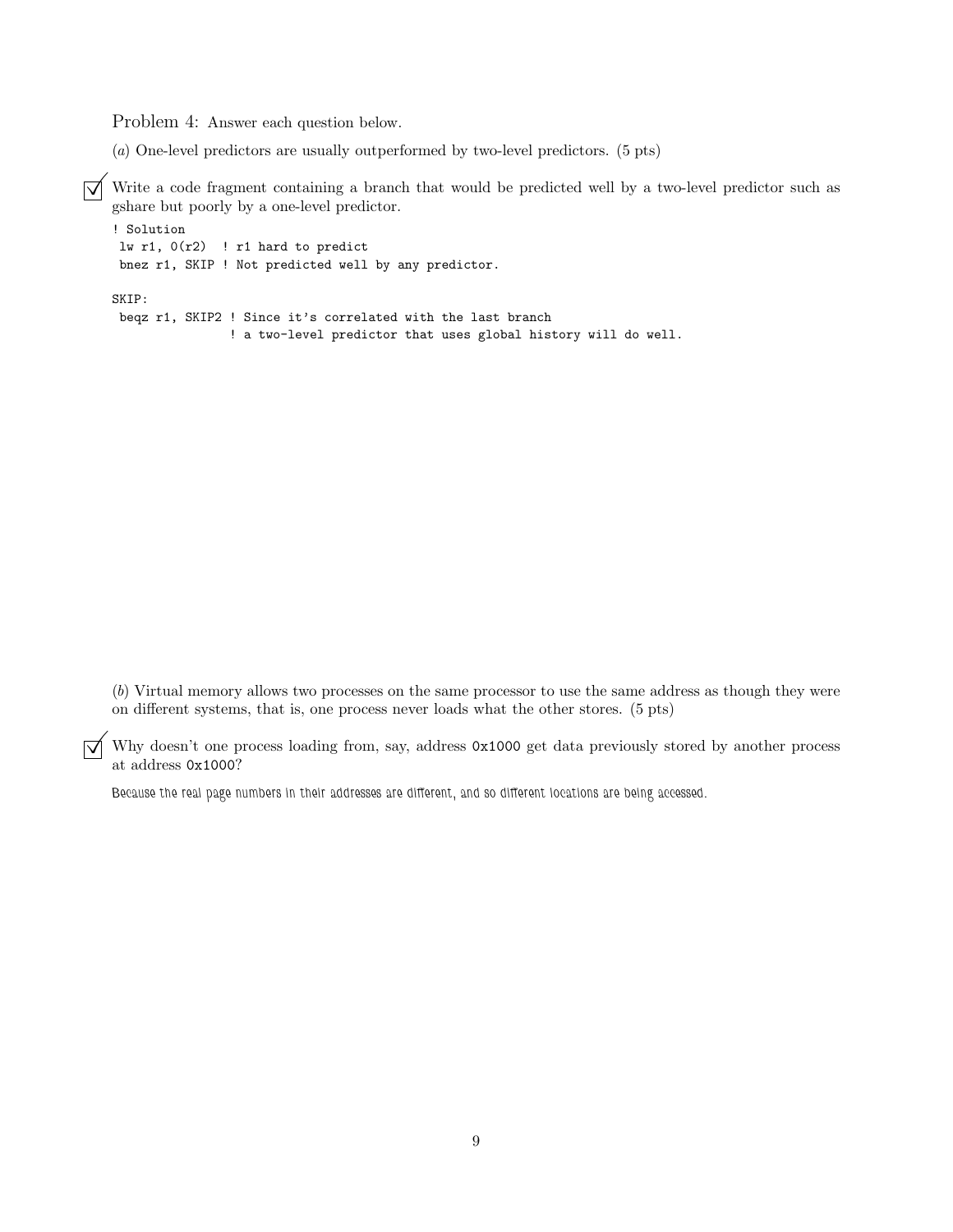(*c*) A processor implementing a 64-bit ISA has the following integer add latencies: 8- and 16-bit integers, 0 cycles; 32-bit integers, 1 cycle; 64-bit integers, 2 cycles; 128-bit integers, 3 cycles. (5 pts)

Why are these latencies not appropriate for a 64-bit ISA? In what important way would the processor suffer? *Because 64-bit integer operations are needed to compute memory addresses. Since these are done frequently the processor will suffer.*

(*d*) Precise exceptions are optional for floating-point instructions but required for integer instructions. (5 pts)

 $\overline{\bigtriangledown}$  Why is this so?

*Because load and store instructions encounter exceptions in normal use (in virtual memory systems) and they must be re-started after exceptions as though nothing happened.*

©Illustrate your answer with an example showing an integer instruction that raises an exception.

```
! Illustration for Answer:
! Cycle: 01234567
lw r1,0(r2) IF ID EX *M WB ! <- Faulting instruction.
add r30, r29, r28 IF ID EX ME WB
addi r2, r1, #4 IF ID EX ME WB ! <- Last before handler.
and r27, r26, r25 IF ID EX ME WB ! <- Resume here.
```
 $\triangledown$  Explain what goes wrong if the exception is not precise.

*In the example above* lw *raises an exception but* addi *is the last instruction, it executes with a wrong value in* r1*. Execution resumes at the* and *and so the correct value is never put in* r1*.*